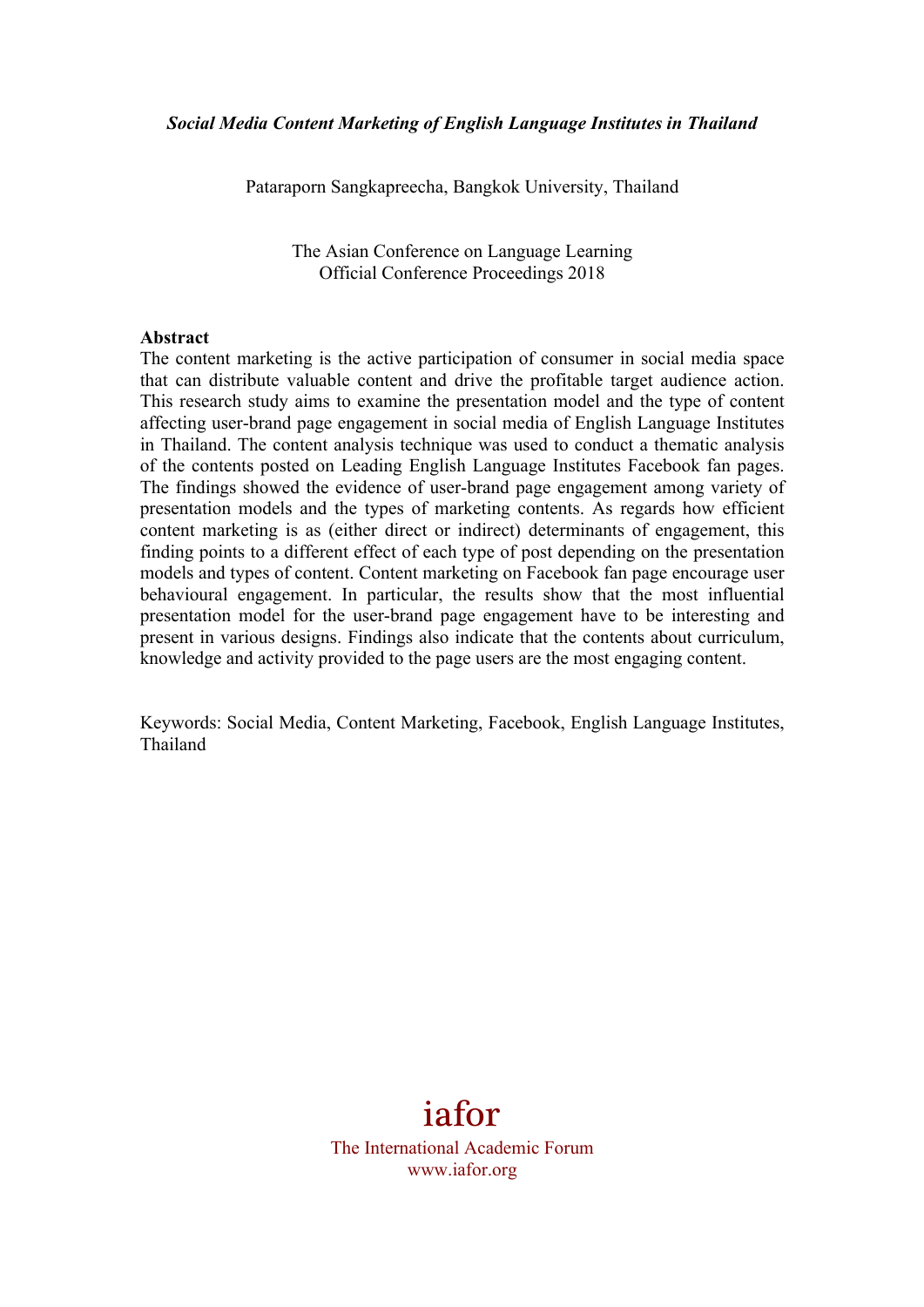#### **Introduction**

English language is widely regarded as an essential human skill in today's world. It is one of the most dominating languages of the world which is having its impact on every aspect of life. Thai government has devoted considerable resources to its teaching in formal education. Learning English language in Thailand is considered as the compulsory subject in all levels and accorded the highest status compared to other foreign languages. However, the outcomes have been shown with limited success in terms of achievement levels. The English proficiency of Thai people is still below standard. In 2017, EF English Proficiency Index (EPI) showed Thailand had low a proficiency in English skills was ranked  $53<sup>rd</sup>$  out of 80 countries, which classified the country as having a very low English proficiency with an EF EPI ranking of 49.78 (Om Jotikasthira, 15 November 2017). It has become apparent that only learning English in the English classroom may not be enough.

English Language Institute in Thailand's domestic expansion has in recent years been inflated by rising demand for English language training, freer movement of trade and labour in the Asean Economic Community (AEC), and the current boom in tourism and hospitality. Two international brands of English Language Institute have played an active movement. Wall Street English, Thailand's largest premier provider of English language training courses for students and adults with a 35 percent market share in 2017. In Thailand, Wall Street English has produced around 190,000 graduates over the past 15 years (The Nation, 6 March 2018). The British Council is the UK's international organization for cultural relations and educational opportunities. It has been in Thailand since 1952 and currently established 6 offices in Thailand; 5 in Bangkok and 1 in Chiang Mai. It is stated to develop relationships between UK and Thailand and creating opportunity though work, education, examinations, the arts and society (The British Council, 2018)

Social media content marketing (SMCM) play a significant role in brand reputations as it is currently the main medium for the consumers to gain the information about the brands. Especially in this digital era, the content marketing is the active role of consumer participation for sharing and active in online media space that become their interest. Facebook is the dominant social medium and currently the world's most successful site, with more than 1.45 billion active users on a daily basis (Statista, 2018), a greater number than even Google users. Due to the vast number of members on Facebook, English Language Institutes utilise it as a platform for connecting a large pool of existing and potential consumers and as a significant tool for brand management.

This research study thus aims to examine the social media content marketing on Facebook fan page of Thailand's premier provider of English language training courses. It mainly analyses the presentation model and the type of content affecting user-brand page engagement. The attribution of this research would be crucial for any English Language Institutes in Thailand to acknowledge good content marketing in order to attract more customers to visit their Facebook page, follow the update news and finally repeat the purchase.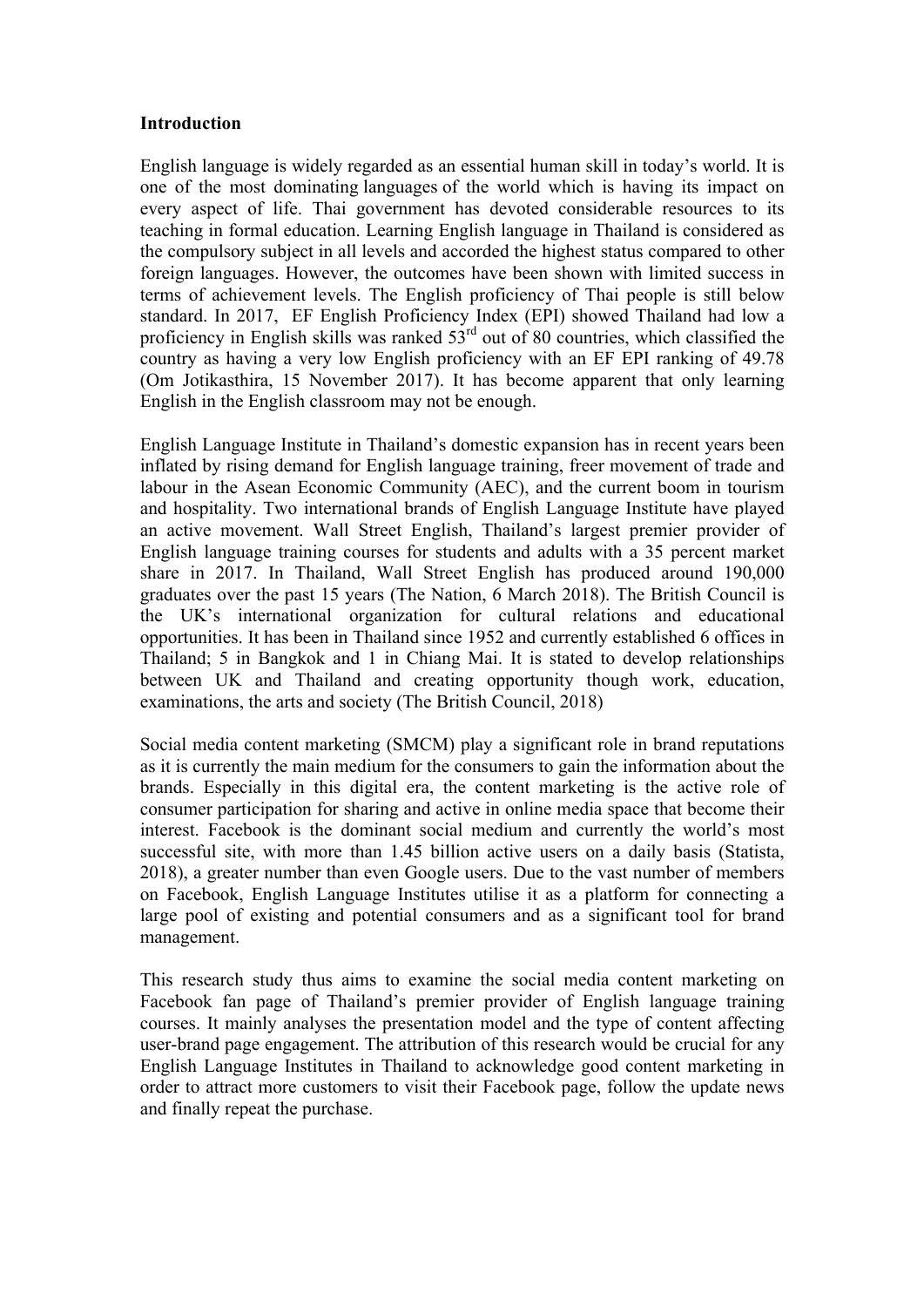### **Social Media Content Marketing and User Brand-Page Engagement**

The content marketing is the active participation of consumer in social media space that can distribute valuable content and drive the profitable target audience action. Content marketing has become a very widely used catchphrase over the past few years. It has become increasingly important for marketers to find ways to reach customers outside of traditional advertising that many consumers no longer trust (Kotler, Kartajaya, & Setiawan, 2016).

Conveying value propositions consumers do not dismiss is a key function of marketing. Social media has changed the way in which these value propositions can be received. Social media content is considered a varied collection of text, images, and videos posted and share social media platforms (Schivinski & Dabrpwslo, 2015). The careful presentation of social media content allows brands to tell a unique and compelling brand story (Gensler, Volckner, Liu-Thompkins, & Wiertz, 2013). Also contributing to this brand story is the content created and shared by consumers.

According to Kujur and Singh (2017), almost 94% of all businesses having a marketing department have created an online presence and actively engage with consumers on at least one of the four major social networking site, especially Facebook. Having high numbers of followers on Facebook fan page is important, however, it is more crucial for businesses to have engaging interactions with these followers to build and nurture relationships. The understanding of the underlying consumer reasons for engaging with brands via social media, and the contents that impact engagement, can potentially add additional insight as to how to improve customer experiences and strengthen relationships (Kwon, Kim, Sung, & Chan, 2014). Furthermore, understanding elements of engagement via social media could offer insight to brands on how to best communicate with the newer (digital) generations of customer.

Facebook presents a unique need for consumer engagement. Prager (2014) explains if a brand wants their posts to appear prominently in the followers' news feeds, the company brand needs to be engaging their audience, essentially their page follower needs to be liking, commenting on and sharing the brand's posts. Previous literature on the context of Facebook fan pages has empirically analysed the response of page users to brand posts. Much of the research examined general content, rather than brand-specific content. For instance, Sabate et al. (2014) and Luarn et al. (2015), amongst others, examine how the content type (among other char-acteristics) of a brand page directly impacts on the popularity of that brand page as indicated by the number of likes, comments and shares on the Facebook fan page.

In the current research, the interest focuses on the social-behavioural dimension of consumer engagement, known as "consumer behavioural engagement" or "consumer engagement behaviour". Specifically, in the case of a Facebook fan page, users' behavioural engagement is manifested through their active participation in the functionalities Facebook offers (Luarn et al., 2015): clicking, liking, commenting and sharing behaviours (Wallace, Buil, & de Chernatony, 2014), which is termed "user brand-page engagement".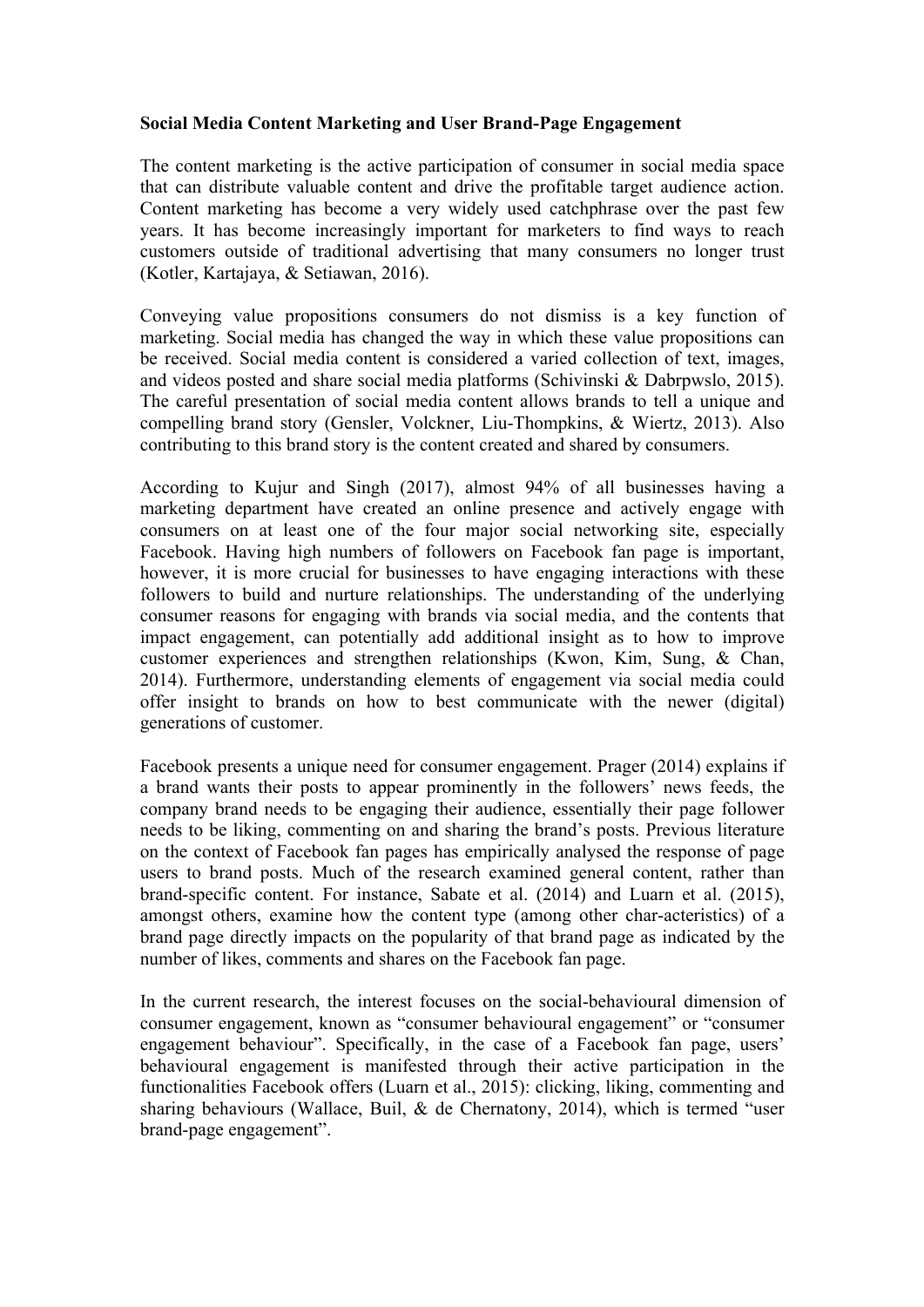## **Methodology**

The content analysis technique was used to conduct a thematic analysis of the contents posted on Thailand's Leading English Language Institutes Facebook fan pages, including Wall Street English (www.facebook.com/wse.thailand/) with 1,430,030 user followers and The British Council (www.facebook.com/BritishCouncilThailand/) with 198,618 user followers. These two English Language Institutes are the top brands which is the best exemplars we can learn from by studying their content postings. Gaining insights from what the most popular brands are posting is crucial to learning how to effectively market to users on Facebook fan pages.

Three months (June – August 2017) are a sufficient period of time for this study since it is long enough to see a variance in presentation models and contents of Facebook posts. The number of posts resulted in a total of 435 Facebook posts for analysis, 253 posts from Wall Street English and 182 posts from The British Council. The units of analysis were the presentation model, the type of content, the user brand-page engagement, regarding the number of "like", "comment" and "share" of the posts on the Facebook fan pages.

# **Results**

# *The presentation models and user brand-page engagement*

The results of this study revealed that both English Language Institutes posted 3 presentation models: "Text", "Text + Photo" and "Text + VDO". The model of "Text + Photo" was the most frequently posted and this presentation model received the highest engagement from the Facebook fan page users. This is due to this "Text + Photo" presentation model was interesting and presented in various designs, such as using cartoon photo, real photo with colorful pattern and text.

| <b>Presentation</b> | <b>Total</b> |                            |         |                            |         |
|---------------------|--------------|----------------------------|---------|----------------------------|---------|
| <b>Models</b>       | Number of    | <b>Wall Street English</b> |         | <b>The British Council</b> |         |
|                     | Engagement   | <b>Number</b>              | Percent | <b>Number</b>              | Percent |
| <b>Text</b>         |              |                            |         | 3                          | 1.65%   |
| Like                | 27           |                            |         | 27                         |         |
| Comment             | 6            |                            |         |                            |         |
| Share               | 0            |                            |         |                            |         |
| <b>Text + Photo</b> |              | 210                        | 95.45%  | 158                        | 86.81%  |
| Like                | 87,797       | 9,891                      |         | 77,906                     |         |
| Comment             | 3,435        | 1,510                      |         | 1,925                      |         |
| Share               | 1,008        | 522                        |         | 486                        |         |
| $Text + VDO$        |              | 10                         | 4.55%   | 21                         | 11.54%  |
| Like                | 1,747        | 362                        |         | 1,385                      |         |
| Comment             | 72           | 18                         |         | 54                         |         |
| Share               | 481          | 39                         |         | 442                        |         |

Table 1: Reported Presentation Models and Number of Engagement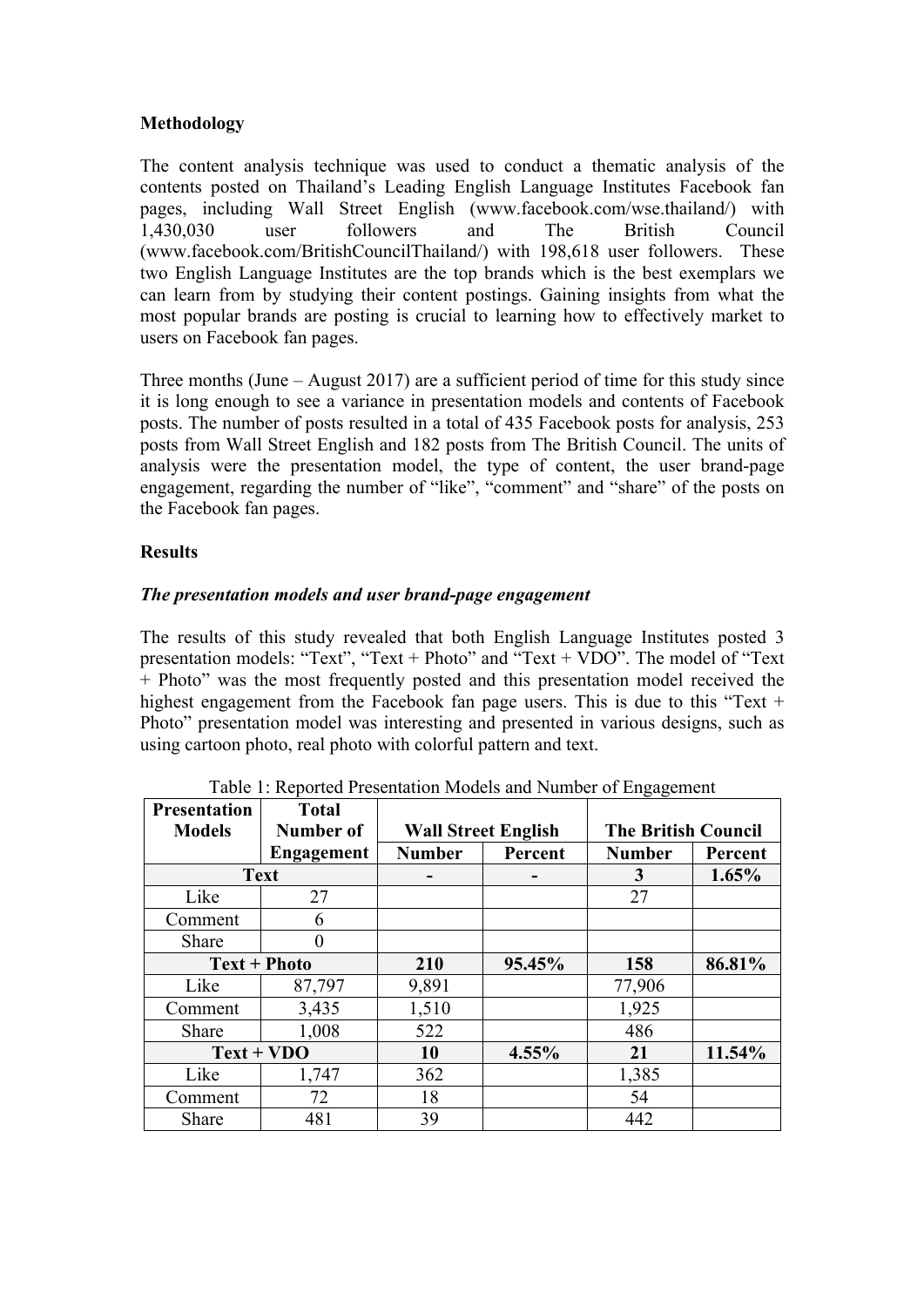## *The type of contents and user brand-page engagement*

Both English Language Institutes posted 6 types of content on their Facebook fan pages. The types of content are the information about "Curriculum", "Tips", "Knowledge", "Activity", "Quote" and "Important Date". The content about "Activity" was the most frequently posted. The results also revealed the highest "Like" engagement from the Facebook fan page users were the content about "Curriculum", followed by "Knowledge" and "Activity" respectively. However, the content about "Activity" received the highest "Comment" engagement from the page users.

| Type of               | <b>Total</b>      |                            |         |                            |          |
|-----------------------|-------------------|----------------------------|---------|----------------------------|----------|
| <b>Contents</b>       | <b>Number of</b>  | <b>Wall Street English</b> |         | <b>The British Council</b> |          |
|                       | <b>Engagement</b> | <b>Number</b>              | Percent | <b>Number</b>              | Percent  |
| Curriculum            |                   | 30                         | 0.24%   | 47                         | 0.06%    |
| Like                  | 42,686            | 711                        |         | 41,975                     |          |
| Comment               | 81                | $\overline{7}$             |         | 74                         |          |
| Share                 | 643               | 35                         |         | 608                        |          |
| <b>Tips</b>           |                   | 49                         | 0.40%   | $\boldsymbol{0}$           | 0%       |
| Like                  | 1,900             | 1,900                      |         |                            |          |
| Comment               | 21                | 21                         |         |                            |          |
| Share                 | 194               | 194                        |         |                            |          |
| Knowledge             |                   | 36                         | 0.29%   | 76                         | $0.09\%$ |
| Like                  | 25,071            | 1,575                      |         | 23,496                     |          |
| Comment               | 63                | 31                         |         | 32                         |          |
| Share                 | 383               | 174                        |         | 209                        |          |
| <b>Activity</b>       |                   | 77                         | 0.63%   | 59                         | $0.07\%$ |
| Like                  | 18,609            | 4,762                      |         | 13,847                     |          |
| Comment               | 3,295             | 1,416                      |         | 1,879                      |          |
| Share                 | 221               | 110                        |         | 111                        |          |
| <b>Quote</b>          |                   | 26                         | 0.21%   | $\boldsymbol{0}$           | 0%       |
| Like                  | 1,055             | 1,055                      |         | $\boldsymbol{0}$           |          |
| Comment               |                   | 1                          |         | $\boldsymbol{0}$           |          |
| Share                 | 43                | 43                         |         | $\boldsymbol{0}$           |          |
| <b>Important Date</b> |                   | $\overline{2}$             | 0.02%   | $\bf{0}$                   | 0%       |
| Like                  | 140               | $\boldsymbol{0}$           |         | 140                        |          |
| Comment               | $\boldsymbol{0}$  | $\boldsymbol{0}$           |         | $\boldsymbol{0}$           |          |
| Share                 | $\overline{4}$    | $\overline{0}$             |         | $\overline{4}$             |          |
|                       | 94,410            | 12,255                     |         | 82,413                     |          |

Table 2: Reported Type of Contents and Number of Engagement

## **Conclusion**

This research paper reaches to the significance social media content marketing as it is an outstanding strategy for English Language Institutes. The findings showed the evidence of user-brand page engagement among variety of presentation models and the types of marketing contents. As regards how efficient content marketing is as (either direct or indirect) determinants of engagement, this finding points to a different effect of each type of post depending on the presentation models and types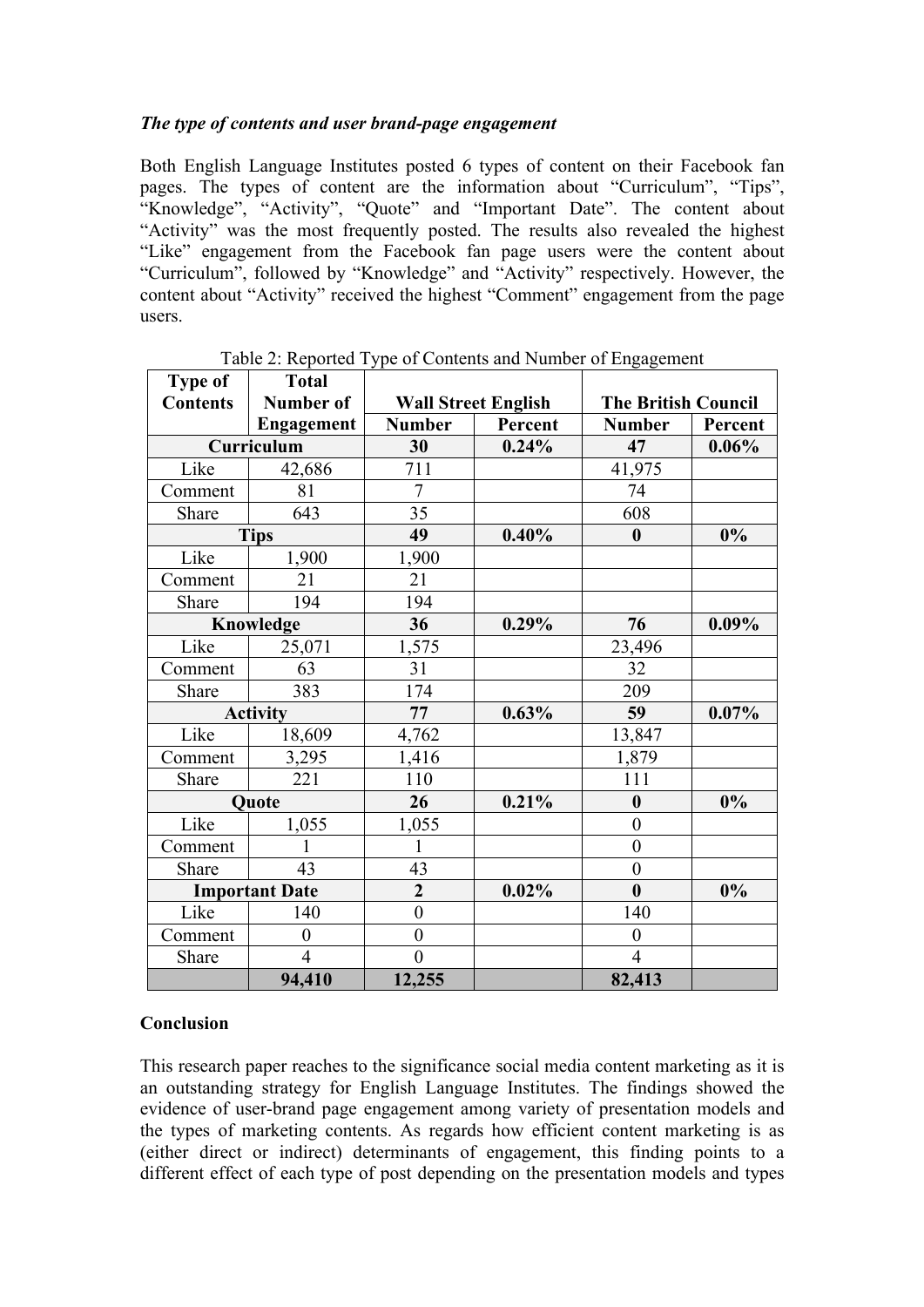of content. In particular, the results show that the most influential presentation model for the user-brand page engagement have to be interesting and present in various designs. Findings also indicate that the content about English Language training course, useful knowledge and interesting activities provided to the page users are the most engaging content.

In summary, by way of a general conclusion, an overall analysis of the results obtained in this study allows us to state that any posts ultimately affect engagement either a greater or lesser degree. Content marketing on Facebook fan page encourage user behavioural engagement. It is a must device for all organizations to educate, inform or entertain their target audience or prospects by creating attention or causing behaviour that results in leads, sales or advocacy. Through the social media platforms, the organizations are able to engage with their consumers and built active interaction among them. While social media content marketing tends to be less expensive than other forms of promotion, it still requires investments of attention and action. Social media offer a plethora of opportunities for marketers to communicate with consumers in ways never before possible, executives should not be hesitant to invest time and money in social media efforts.

#### **Acknowledgements**

My deepest gratitude to the people who assisted, cared for and believed in me throughout this meaningful project. First of all, my deepest thank to Bangkok University for providing me great opportunity to achieve my academics and career. Secondly, I must extend my gratitude to all the teachers who have taught me knowledge and insights, especially Assoc.Prof.Dr.Catriona Elder, my beloved supervisor who have always been my academic inspiration. I am also grateful for all the students who have given my working life with joy and excitement. To my family Daddy Boy and Auska, who are my greatest people, and who light up my life every single day with their love and presence. From the bottom of my heart, thank you Mama, for everything and last but not least the universe that makes miracles happen every day in my life.